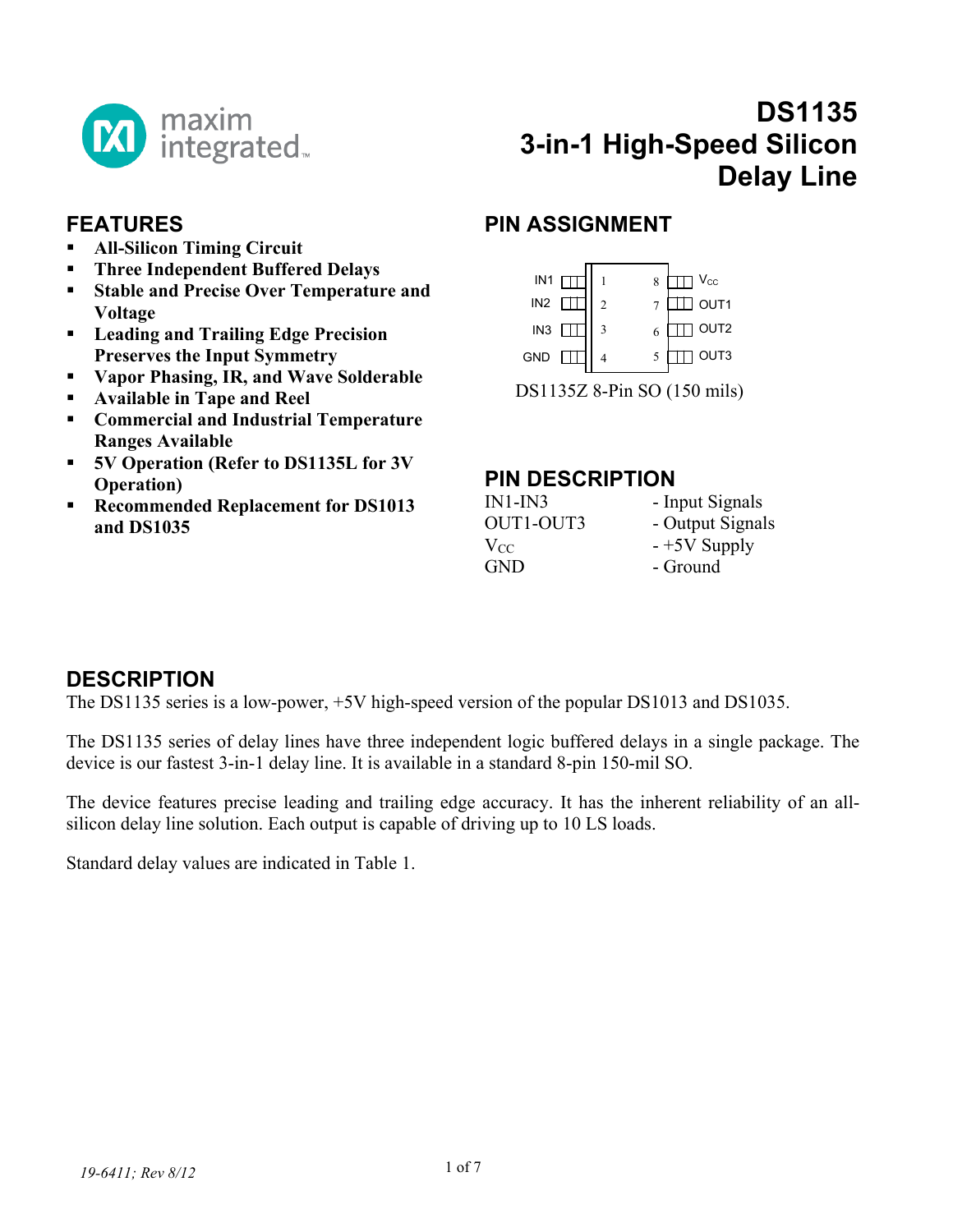## **LOGIC DIAGRAM** Figure 1



ONE OF THREE

#### **PART NUMBER DELAY TABLE (t<sub>PLH</sub>, t<sub>PHL</sub>) Table 1**

| <b>PART NUMBER</b> | <b>DELAY PER</b><br><b>OUTPUT</b> | <b>INITIAL</b><br><b>TOLERANCE</b> | <b>TOLERANCE OVER</b><br><b>TEMP AND VOLTAGE</b><br>(Note 2) |                                      |
|--------------------|-----------------------------------|------------------------------------|--------------------------------------------------------------|--------------------------------------|
|                    | (ns)                              | (Note 1)                           | $0^{\circ}$ C to +70 $^{\circ}$ C                            | -40 $^{\circ}$ C to +85 $^{\circ}$ C |
| $DS1135Z-6+$       | 6/6/6                             | $\pm 1.0$ ns                       | $\pm 1.0$ ns                                                 | $\pm 1.5$ ns                         |
| DS1135Z-8+         | 8/8/8                             | $\pm 1.0$ ns                       | $\pm 1.0$ ns                                                 | $\pm 1.5$ ns                         |
| DS1135Z-10+        | 10/10/10                          | $\pm 1.0$ ns                       | $\pm 1.0$ ns                                                 | $\pm 1.5$ ns                         |
| DS1135Z-12+        | 12/12/12                          | $\pm 1.0$ ns                       | $\pm 1.0$ ns                                                 | $\pm 1.5$ ns                         |
| DS1135Z-15+        | 15/15/15                          | $\pm 1.0$ ns                       | $\pm 1.5$ ns                                                 | $\pm 2$ ns                           |
| DS1135Z-20+        | 20/20/20                          | $\pm 1.0$ ns                       | $\pm 1.5$ ns                                                 | $\pm 2$ ns                           |
| DS1135Z-25+        | 25/25/25                          | $\pm 1.5$ ns                       | $\pm 1.5$ ns                                                 | $\pm 2$ ns                           |
| DS1135Z-30+        | 30/30/30                          | $\pm 1.5$ ns                       | $\pm 1.5$ ns                                                 | $\pm 2$ ns                           |

#### **NOTES:**

- 1. Nominal conditions are  $+25^{\circ}$ C and V<sub>CC</sub> = +5.0V.
- 2. Voltage range of 4.75V to 5.25V.
- 3. Delay accuracies are for both leading and trailing edges.

## **TEST SETUP DESCRIPTION**

Figure 2 illustrates the hardware configuration used for measuring the timing parameters of the DS1135. The input waveform is produced by a precision pulse generator under software control. Time delays are measured by a time interval counter (20ps resolution) connected to the output. The DS1135 output taps are selected and connected to the interval counter by a VHF switch control unit. All measurements are fully automated with each instrument controlled by the computer over an IEEE 488 bus.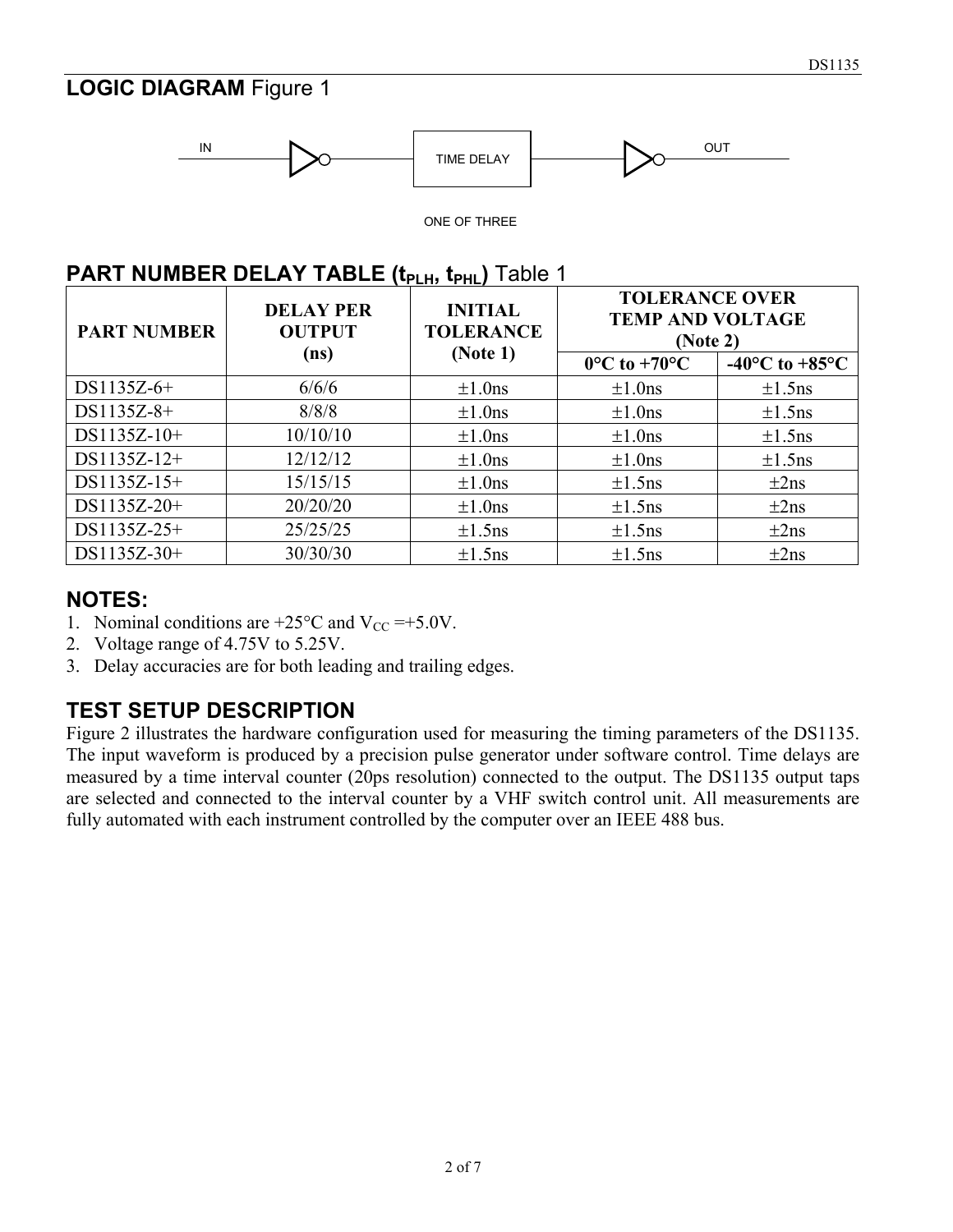## **DS1135 TEST CIRCUIT** Figure 2

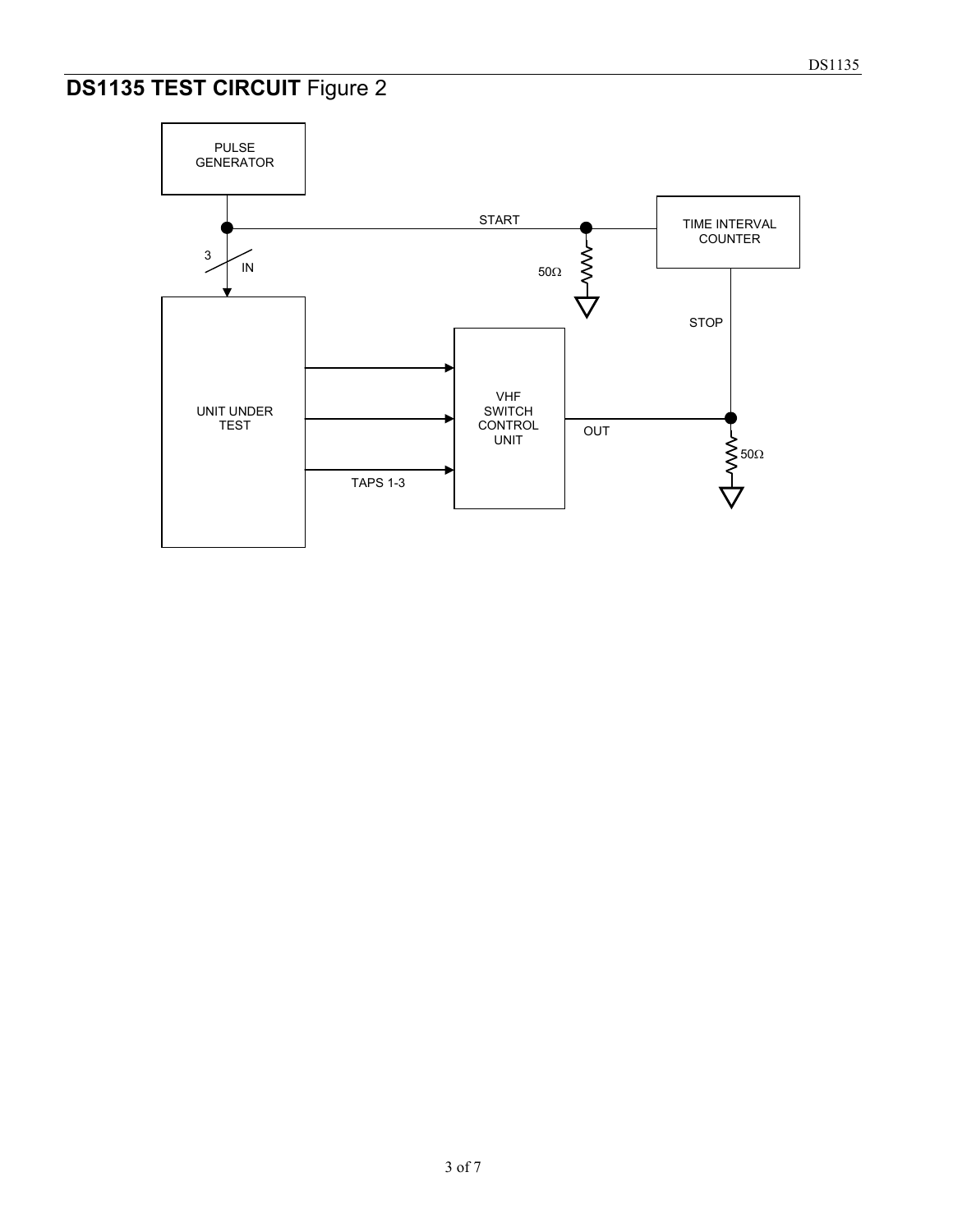## **ABSOLUTE MAXIMUM RATINGS**

Voltage Range on Any Pin Relative to Ground  $-1.0V$  to  $+6.0V$ Short Circuit Output Current 50mA for 1 second Operating Temperature  $-40^{\circ}$ C to  $+85^{\circ}$ C Storage Temperature  $-55^{\circ}$ C to  $+125^{\circ}$ C Lead Temperature (soldering, 10 seconds)  $+300^{\circ}$ C<br>Soldering Temperature (reflow)  $+260^{\circ}$ C Soldering Temperature (reflow)

*This is a stress rating only and functional operation of the device at these or any other conditions above those indicated in the operation sections of this specification is not implied. Exposure to absolute maximum rating conditions for extended periods of time may affect reliability.*

## **DC ELECTRICAL CHARACTERISTICS**

(V<sub>CC</sub> = +5V  $\pm$ 5%, T<sub>A</sub> = -40°C to +85°C, unless otherwise noted.)

| <b>PARAMETER</b>             | <b>SYMBOL</b> | <b>CONDITIONS</b>                           | <b>MIN</b> | <b>TYP</b> | <b>MAX</b>         | <b>UNITS</b>            | <b>NOTES</b> |
|------------------------------|---------------|---------------------------------------------|------------|------------|--------------------|-------------------------|--------------|
| <b>Supply Voltage</b>        | $V_{CC}$      |                                             | 4.75       | 5.00       | 5.25               | V                       |              |
| <b>Active Current</b>        | $I_{CC}$      | $V_{\rm CC} = 5.25V,$<br>$period = 1 \mu s$ |            |            | 35                 | mA                      |              |
| High Level Input Voltage     | $V_{IH}$      |                                             | 2.2        |            | $V_{CC}$<br>$+0.5$ | $\overline{\mathsf{V}}$ |              |
| Low Level Input Voltage      | $V_{IL}$      |                                             | $-0.5$     |            | 0.8                | V                       |              |
| Input Leakage                | $I_L$         | $0V \leq V_I \leq V_{CC}$                   | $-1.0$     |            | $+1.0$             | $\mu A$                 |              |
| High Level Output<br>Current | $I_{CC}$      | $V_{CC} = 4.75V,$<br>$V_{OH} = 4V$          |            |            | $-1.0$             | mA                      |              |
| Low Level Output Current     | $I_{CC}$      | $V_{CC} = 4.75V,$<br>$V_{OL} = 0.5V$        | 12         |            |                    | mA                      |              |

## **AC ELECTRICAL CHARACTERISTICS**

(V<sub>CC</sub> = +5V  $\pm$ 5%, T<sub>A</sub> = -40°C to +85°C, unless otherwise noted.)

| <b>PARAMETER</b>                | <b>SYMBOL</b>                 | <b>MIN</b>              | <b>TYP</b> | <b>MAX</b> | <b>UNITS</b> | <b>NOTES</b> |
|---------------------------------|-------------------------------|-------------------------|------------|------------|--------------|--------------|
| Period                          | <b>IPERIOD</b>                | $2(t_{\rm WI})$         |            |            | ns           |              |
| Input Pulse Width               | t <sub>WI</sub>               | $100\%$ of<br>Tap Delay |            |            | ns           | 2            |
| Input-to-Output Delay           | $t_{\rm PLH}$ , $t_{\rm PHL}$ | See Table 1             |            | ns         |              |              |
| <b>Output Rise or Fall Time</b> | $t_{OF}$ , $t_{OR}$           |                         | 2.0        | 2.5        | ns           |              |
| Power-up Time                   | tpu                           |                         |            | 100        | ms           |              |

## **CAPACITANCE**

 $(T_A = +25^{\circ}C$ , unless otherwise noted.)

| <b>PARAMETER</b>  | <b>SYMBOL</b>        | MIN | TVD | <b>MAX</b> | I <b>INITC</b> | <b>NOTES</b> |
|-------------------|----------------------|-----|-----|------------|----------------|--------------|
| Input Capacitance | $\mathsf{\cup_{IN}}$ |     |     |            | υF             |              |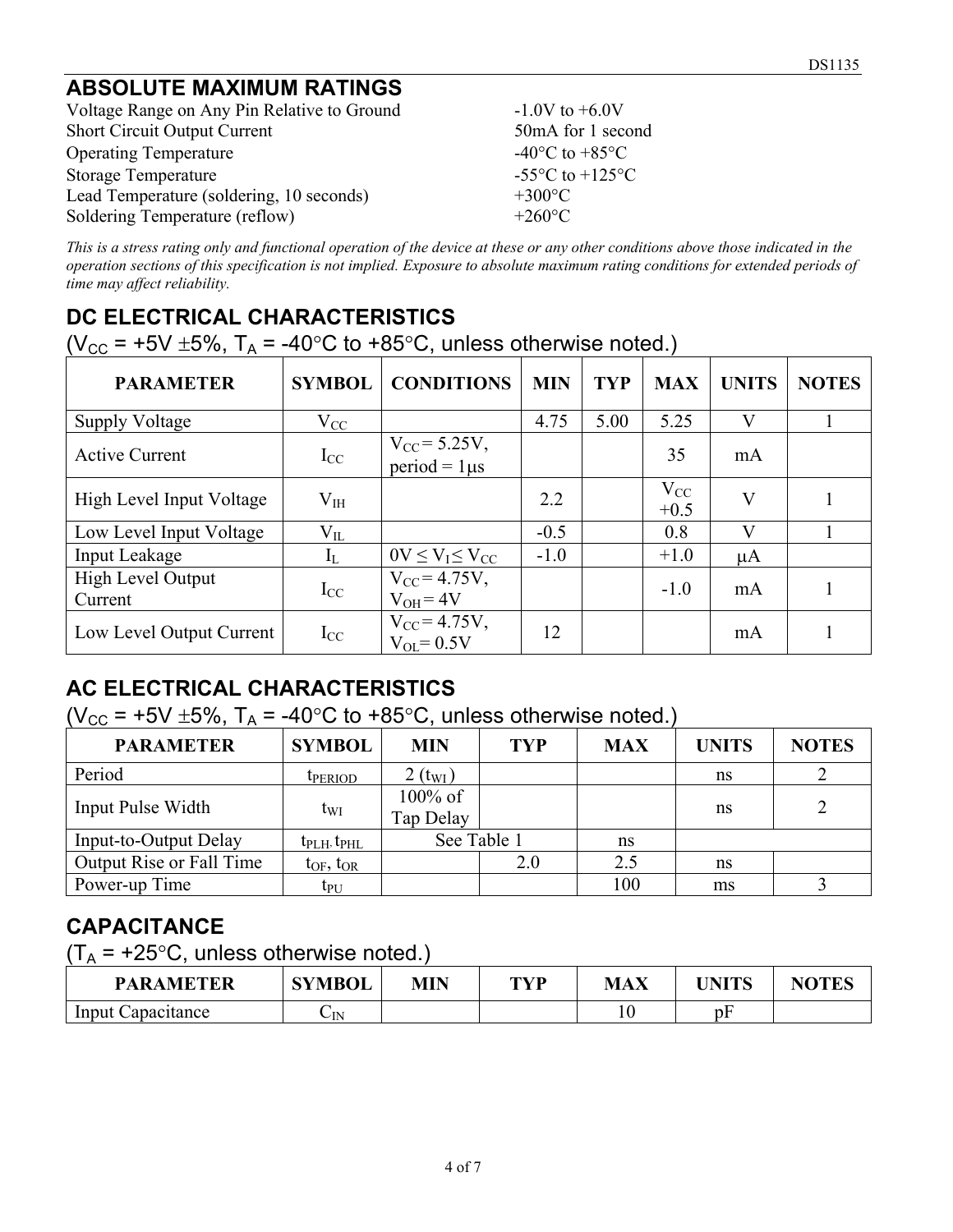## **TEST CONDITIONS**

Ambient Temperature: 25°C ± 3°C Supply Voltage (V<sub>CC</sub>):  $5.0V \pm 0.1V$ Input Pulse: High:  $3.0V \pm 0.1V$ Low:  $0.0V \pm 0.1V$ Source Impedance: 50Ω Max. Rise and Fall Time: 3.0ns Max. - Measured between 0.6V and 2.4V. Pulse Width: 500ns Pulse Period: 1µs Output Load Capacitance: 15pF Output: Each output is loaded with the equivalent of one 74F04 input gate. Data is measured at the 1.5V level on the rising and falling edges.

**Note: The above conditions are for test only and do not restrict the devices under other data sheet conditions.**

#### **NOTES:**

- 1. All voltages are referenced to ground.
- 2. Pulse width and duty cycle specifications may be exceeded; however, accuracy will be application sensitive with respect to decoupling, layout, etc.
- 3. Power-up time is the time from the application of power to the time stable delays are being produced at the output.



## **TIMING DIAGRAM**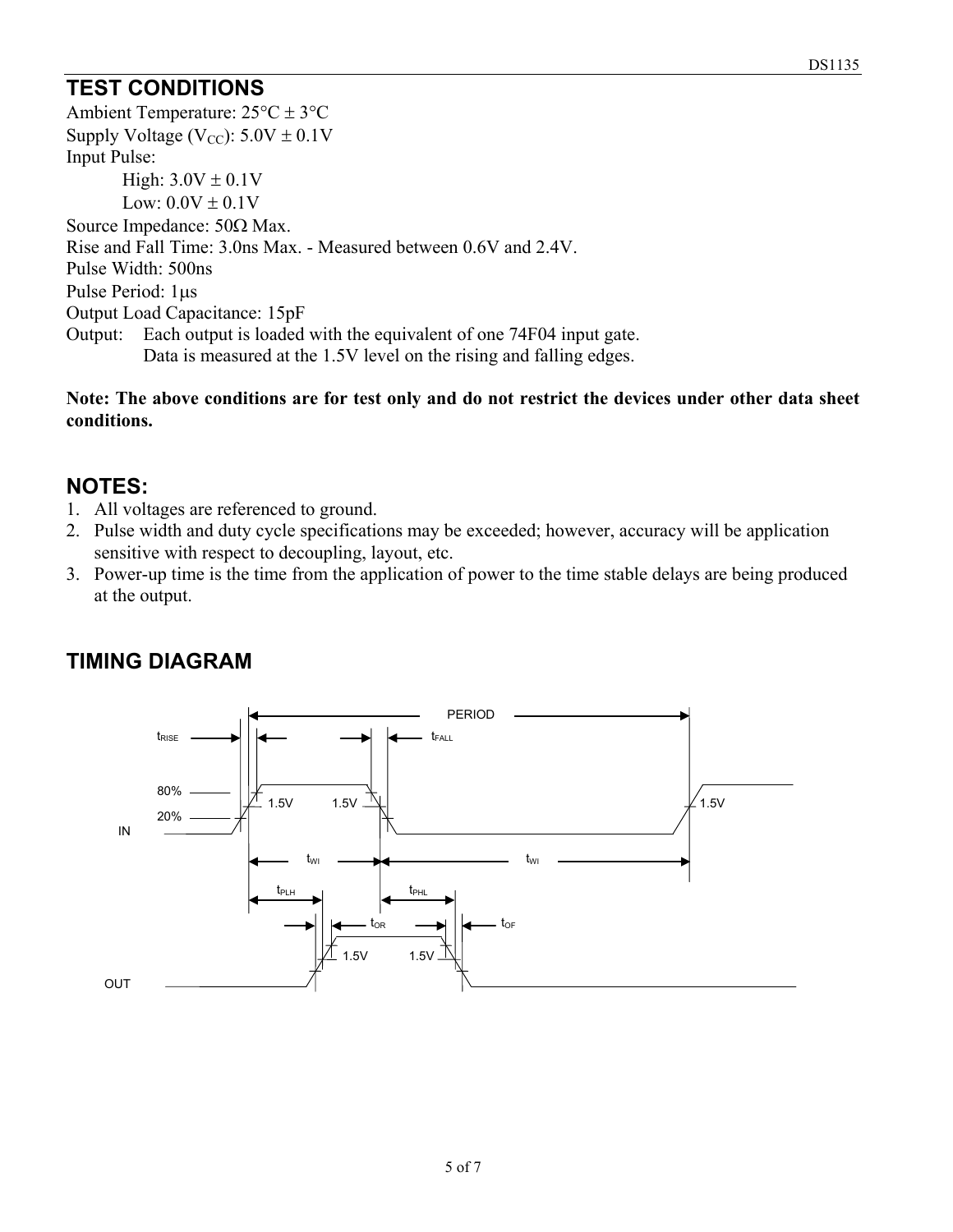## **TERMINOLOGY**

**Period**: The time elapsed between the leading edge of the first pulse and the leading edge of the following pulse.

**t<sub>WI</sub>** (Pulse Width): The elapsed time on the pulse between the 1.5-volt point on the leading edge and the 1.5-volt point on the trailing edge or the 1.5-volt point on the trailing edge and the 1.5-volt point on the leading edge.

**t<sub>RISE</sub>** (Input Rise Time): The elapsed time between the 20% and the 80% point on the leading edge of the input pulse.

**t**<sub>FALL</sub> (Input Fall Time): The elapsed time between the 80% and the 20% point on the trailing edge on the input pulse.

**t**<sub>PLH</sub> (Time Delay, Rising): The elapsed time between the 1.5-volt point on the leading edge of the input pulse and the 1.5-volt point on the leading edge of the output pulse.

**tPHL** (Time Delay, Falling): The elapsed time between the 1.5-volt point on the falling edge of the input pulse and the 1.5-volt point on the falling edge of the output pulse.

## **ORDERING INFORMATION**



# **PACKAGE INFORMATION**<br>For the latest package outline

For the latest package outline information and land patterns (footprints), go to **[www.maximintegrated.com/packages](http://www.maximintegrated.com/packages)**. Note that a "+", "#", or "-" in the package code indicates RoHS status only. Package drawings may show a different suffix character, but the drawing pertains to the package regardless of RoHS status.

| <b>PACKAGE TYPE</b> | <b>PACKAGE CODE</b> | <b>OUTLINE NO.</b> | <b>LAND PATTERN NO.</b> |
|---------------------|---------------------|--------------------|-------------------------|
| 3 SC                | 38+2                | 21-0041            |                         |